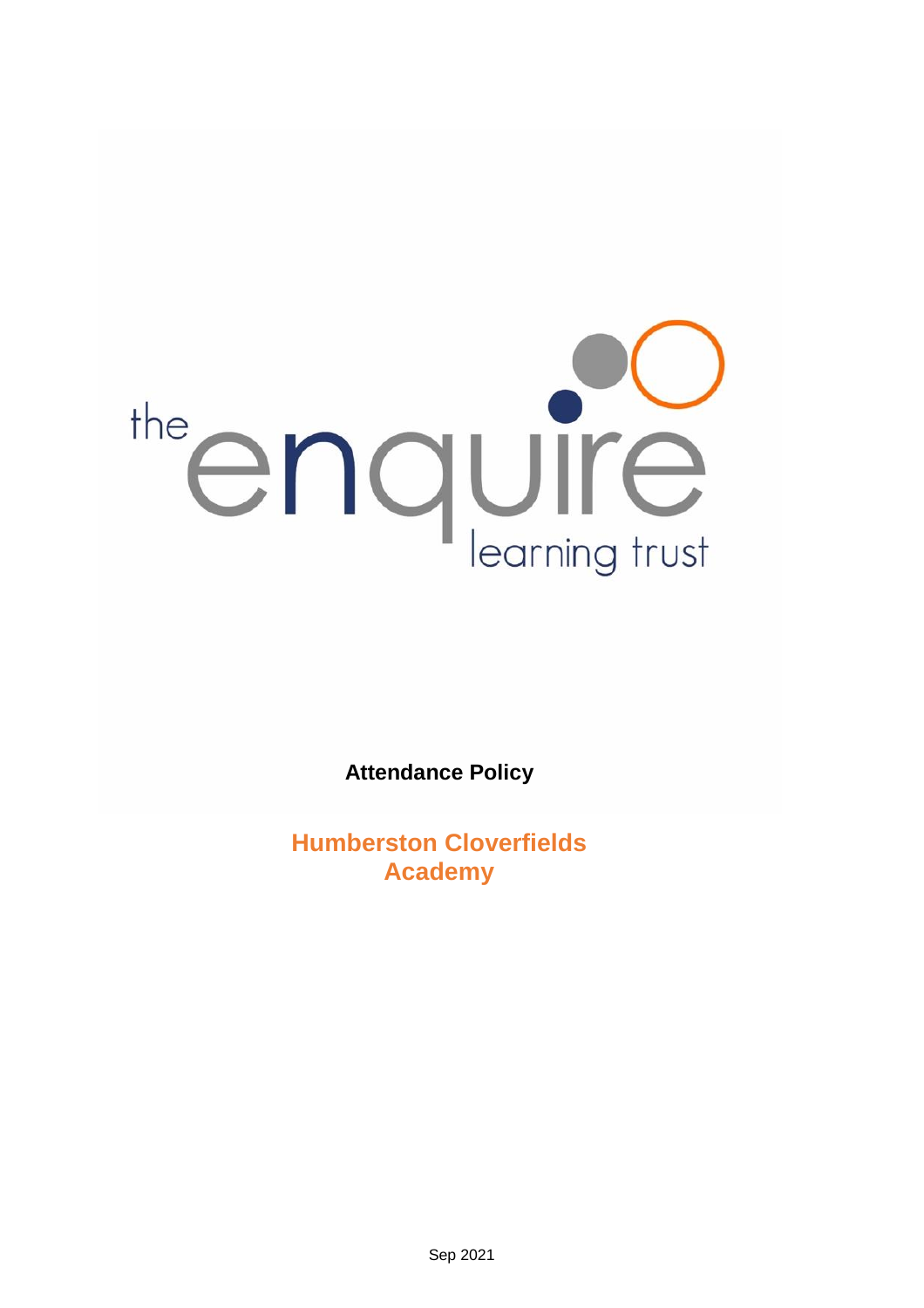#### **Contents**

# **Version History**

| Date           | Author                 | Version | Comment                     |
|----------------|------------------------|---------|-----------------------------|
| September 2020 | <b>Lindsay Holness</b> |         | <b>Approved by Trustees</b> |
| September 2021 | <b>Lindsay Holness</b> |         |                             |
|                |                        |         |                             |
|                |                        |         |                             |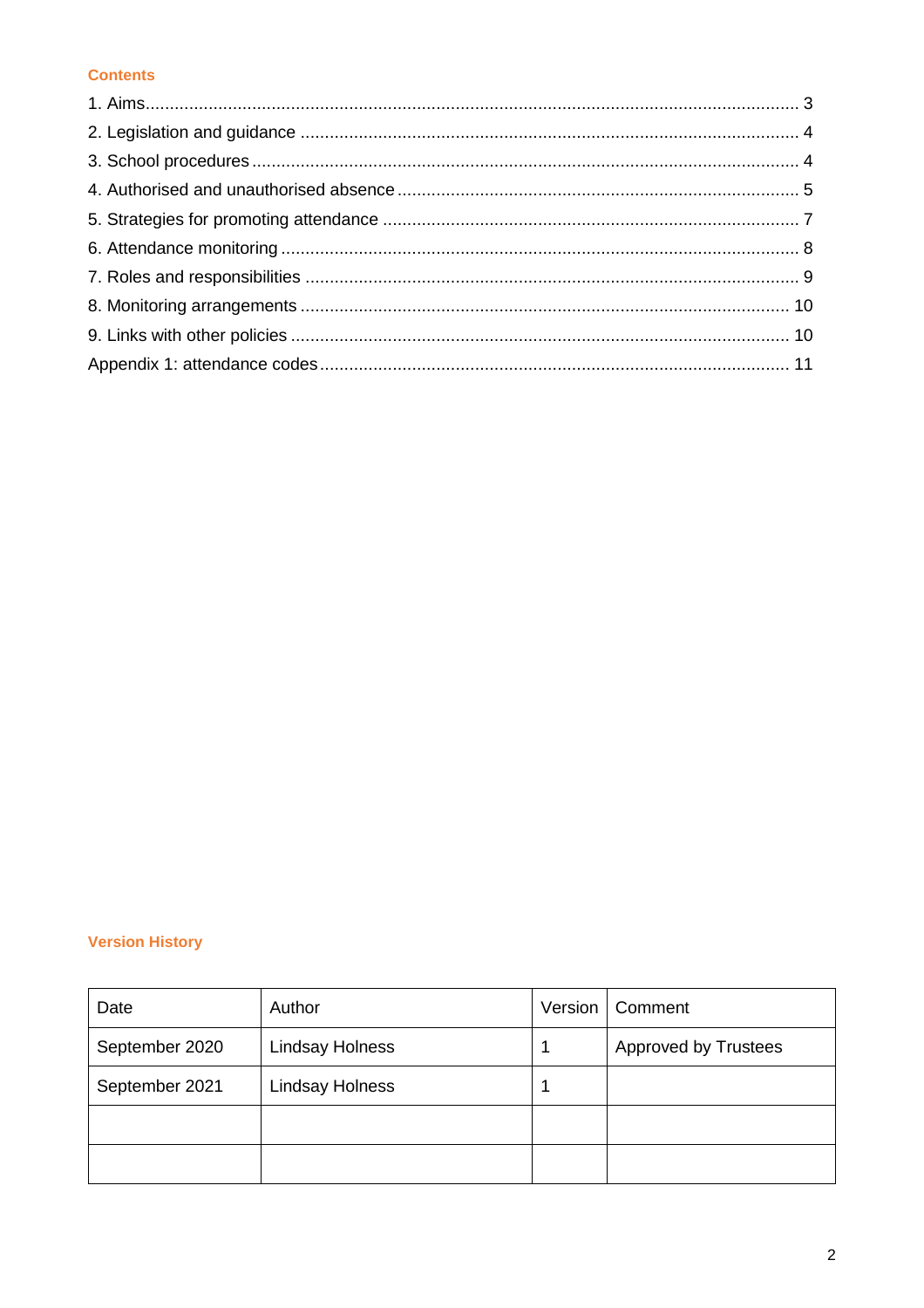# **1. Aims**

The Enquire Learning Trust aims to meet its obligations with regards to school attendance by:

- emphasising that it is the responsibility of everyone in the Academy to improve attendance and punctuality.
- ensuring that all pupils access a full-time education which meets their needs and allows all to realise their potential.
- striving to provide a safe and caring environment where each child can engage in all opportunities offered.
- working with children and their families to ensure every child has good attendance and punctually.
- challenging the behaviour of those children and parents/carers who give a low priority to attendance and punctuality.
- providing an effective system of communication with parents/carers together with appropriate agencies to provide mutual information and support.
- developing IT-based attendance recording systems in order to provide accurate information and to use suitable tracking strategies to recognise any trends that can damage good attendance and learning.

We will also support parents to perform their legal duty to ensure their children of compulsory school age attend regularly and will promote and support punctuality in attending lessons.

# **Our Academy**

# **What you can expect from Humberston Cloverfields Academy:**

- We will promote good attendance and punctuality and will investigate any unexplained and/or unjustified absence.
- We will work closely with parents/carers where child's absence is cause for concern.
- We will support children to achieve good attendance and punctuality.
- We will support children returning to school after prolonged absence.

# **What Humberston Cloverfields Academy expects from Children:**

- To attend regularly and on time
- To be punctual to all lessons
- To ensure that they register for all timetabled lessons and inform the Office where appropriate if they are not able to be registered.
- To ensure all messages and notes from parents/carers are taken to the appropriate place.

# **What Humberston Cloverfields Academy expects from Parents/Carers:**

- To ensure their child attends the academy on those days it is open, dressed in full uniform and equipped to learn.
- To ensure their child attends every day the Academy is open unless they are too ill to do so.
- To avoid keeping their child away from the Academy for any reason other than illness or other authorised explanation (see overleaf).
- To avoid arranging holidays during term time
- To immediately inform the Academy if their child is unable to attend (by 8:50 am where possible), including the reason for absence and expected date of return.
- If no indication of a return date has been given, parents/carers should contact the Academy on each day of absence.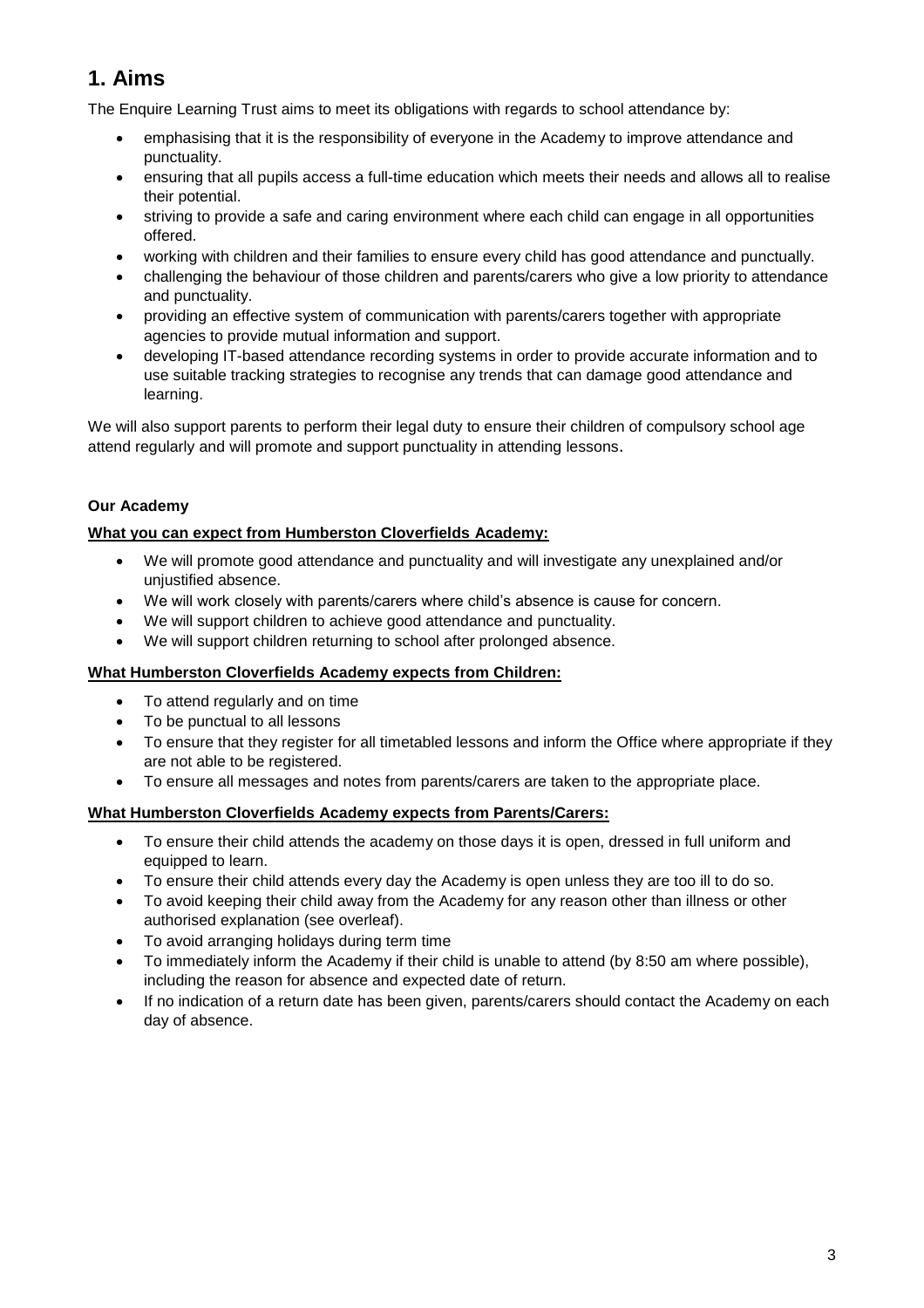# **2. Legislation and guidance**

This policy meets the requirements of the [school attendance guidance](https://www.gov.uk/government/publications/school-attendance) from the Department for Education (DfE), and refers to the DfE's statutory guidance on [school attendance parental responsibility measures.](https://www.gov.uk/government/publications/parental-responsibility-measures-for-behaviour-and-attendance) These documents are drawn from the following legislation setting out the legal powers and duties that govern school attendance:

- [The Education Act 1996](https://www.legislation.gov.uk/ukpga/1996/56/part/VI/chapter/II)
- [The Education Act 2002](http://www.legislation.gov.uk/ukpga/2002/32/part/3/chapter/3)
- [The Education and Inspections Act 2006](http://www.legislation.gov.uk/ukpga/2006/40/part/7/chapter/2/crossheading/school-attendance)
- [The Education \(Pupil Registration\) \(England\) Regulations 2006](http://www.legislation.gov.uk/uksi/2006/1751/contents/made)
- [The Education \(Pupil Registration\) \(England\) \(Amendment\) Regulations 2010](http://www.centralbedfordshire.gov.uk/Images/amendment-regulation-2010_tcm3-8642.pdf)
- [The Education \(Pupil Registration\) \(England\) \(Amendment\) Regulations 2011](http://www.legislation.gov.uk/uksi/2011/1625/made)
- [The Education \(Pupil Registration\) \(England\) \(Amendment\) Regulations 2013](http://www.legislation.gov.uk/uksi/2013/756/made)
- [The Education \(Pupil Registration\) \(England\) \(Amendment\) Regulations 2016](http://legislation.data.gov.uk/uksi/2016/792/made/data.html)
- [The Education \(Penalty Notices\) \(England\) \(Amendment\) Regulations 2013](http://www.legislation.gov.uk/uksi/2013/756/pdfs/uksiem_20130756_en.pdf)

This policy also refers to the DfE's guidance on the [school census,](https://www.gov.uk/government/publications/school-census-2017-to-2018-guide-for-schools-and-las) which explains the persistent absence threshold.

This policy complies with our funding agreement and articles of association.

# **3. School procedures**

#### **3.1 Attendance register**

By law, all schools (except those where all pupils are boarders) are required to keep an attendance register, and all pupils must be placed on this register.

The attendance register will be taken at the start of the first session of each school day and once during the second session. It will mark whether every pupil is:

- Present
- Attending an approved off-site educational activity
- Absent
- Unable to attend due to exceptional circumstances

Any amendment to the attendance register will include:

- The original entry
- The amended entry
- The reason for the amendment
- The date on which the amendment was made
- The name and position of the person who made the amendment

See appendix 1 for the DfE attendance codes.

Every entry in the attendance register will be preserved for 3 years after the date on which the entry was made.

Pupils must arrive in school by 9am on each school day.

The register for the first session will be taken at 9am and will be kept open until 9:10am The register for the second session will be taken at 1pm and will be kept open until 1:10pm.

# **3.2 Unplanned absence**

Parents must notify the school on the first day of an unplanned absence – for example, if their child is unable to attend due to ill health – by 8:50am or as soon as practically possible (see also section 6) by calling the school office and either reporting the absence to the receptionist or by leaving an answerphone message.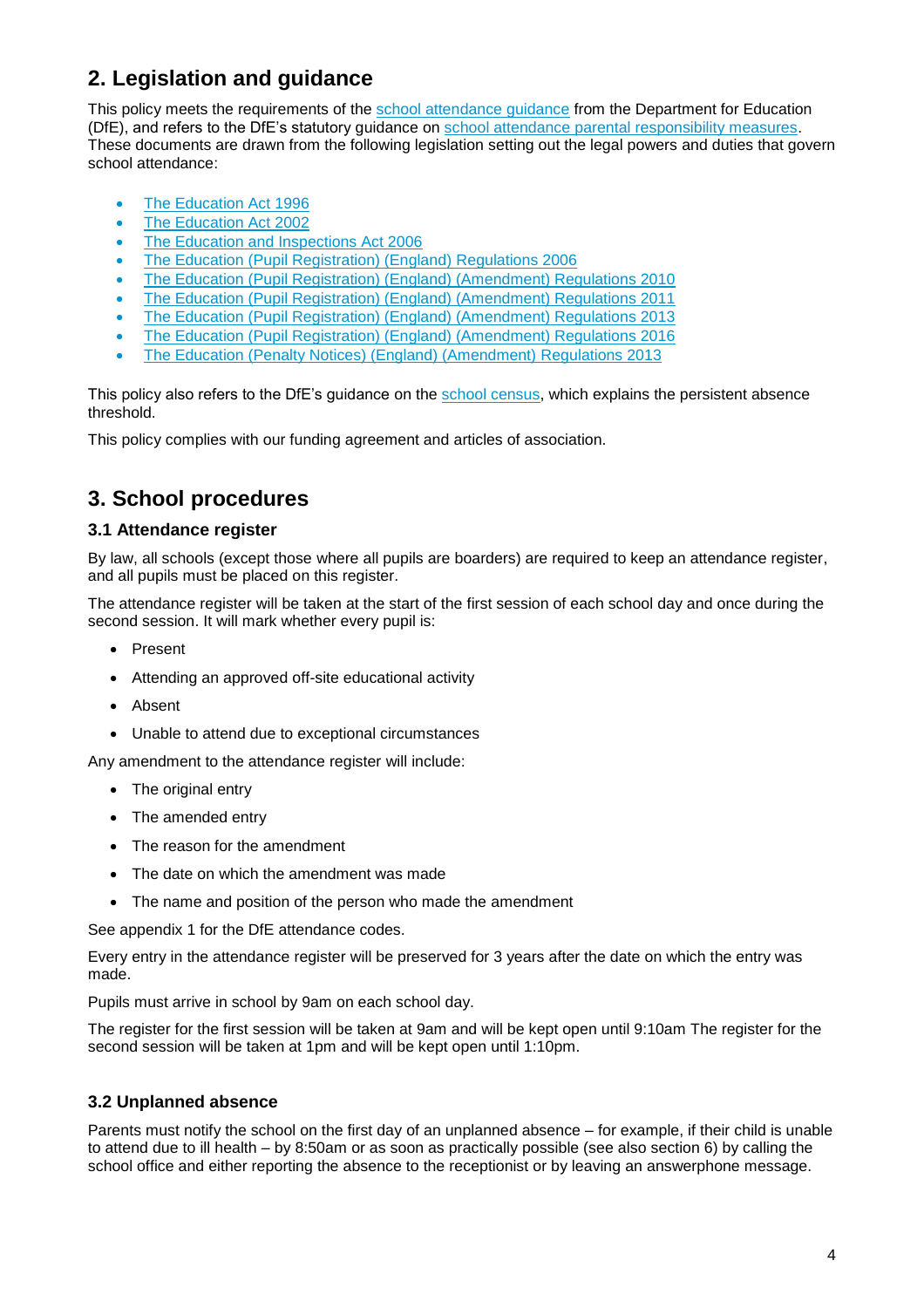Absence due to illness will be authorised unless the school has a genuine concern about the authenticity of the illness.

If the authenticity of the illness is in doubt, the school may ask parents to provide medical evidence, such as a doctor's note, prescription, appointment card or other appropriate form of evidence. We will not ask for medical evidence unnecessarily.

If the school is not satisfied about the authenticity of the illness, the absence will be recorded as unauthorised and parents will be notified of this in advance.

# **3.3 Medical or dental appointments**

Missing registration for a medical or dental appointment is counted as an authorised absence; advance notice and proof of the appointment is required for authorising these absences.

However, we encourage parents to make medical and dental appointments out of school hours where possible. Where this is not possible, the pupil should be out of school for the minimum amount of time necessary.

Applications for other types of absence in term time must also be made in advance. Information relating to whether the school can authorise such absences can be found in section 4.

# **3.4 Lateness and punctuality**

A pupil who arrives late but before the register has closed will be marked as late, using the appropriate code.

A pupil who arrives after the register has closed will be marked as absent, using the appropriate code.

Repeated lateness will be reported to parents/carers. Repeated lateness after the register has closed may be dealt with in the same way as absence. Parents/carers may be issued with a Penalty Notice or even prosecuted in the Magistrates Court. Authorised/Unauthorised Absence Authorised absence is where the Academy has given approval for absence in advance or where the explanation given afterwards has been accepted as satisfactory justification for the absence. Parents/carers may not authorise absence; only the Academy can do this.

# **3.5 Following up absence**

The school will follow up any absences to ascertain the reason, ensure proper safeguarding action is taken where necessary, identify whether the absence is approved or not and identify the correct attendance code to use.

# **3.6 Reporting to parents**

Parents and carers are informed of their child's percentage attendance each term and on their End-of-year report.

# **4. Authorised and unauthorised absence**

# **4.1 Granting approval for term-time absence**

Principals may not grant any leave of absence to pupils during term time unless they consider there to be 'exceptional circumstances'.

The school considers each application for term-time absence individually, taking into account the specific facts, circumstances and relevant context behind the request. A leave of absence is granted entirely at the Principal's discretion.

Valid reasons for **authorised absence** include: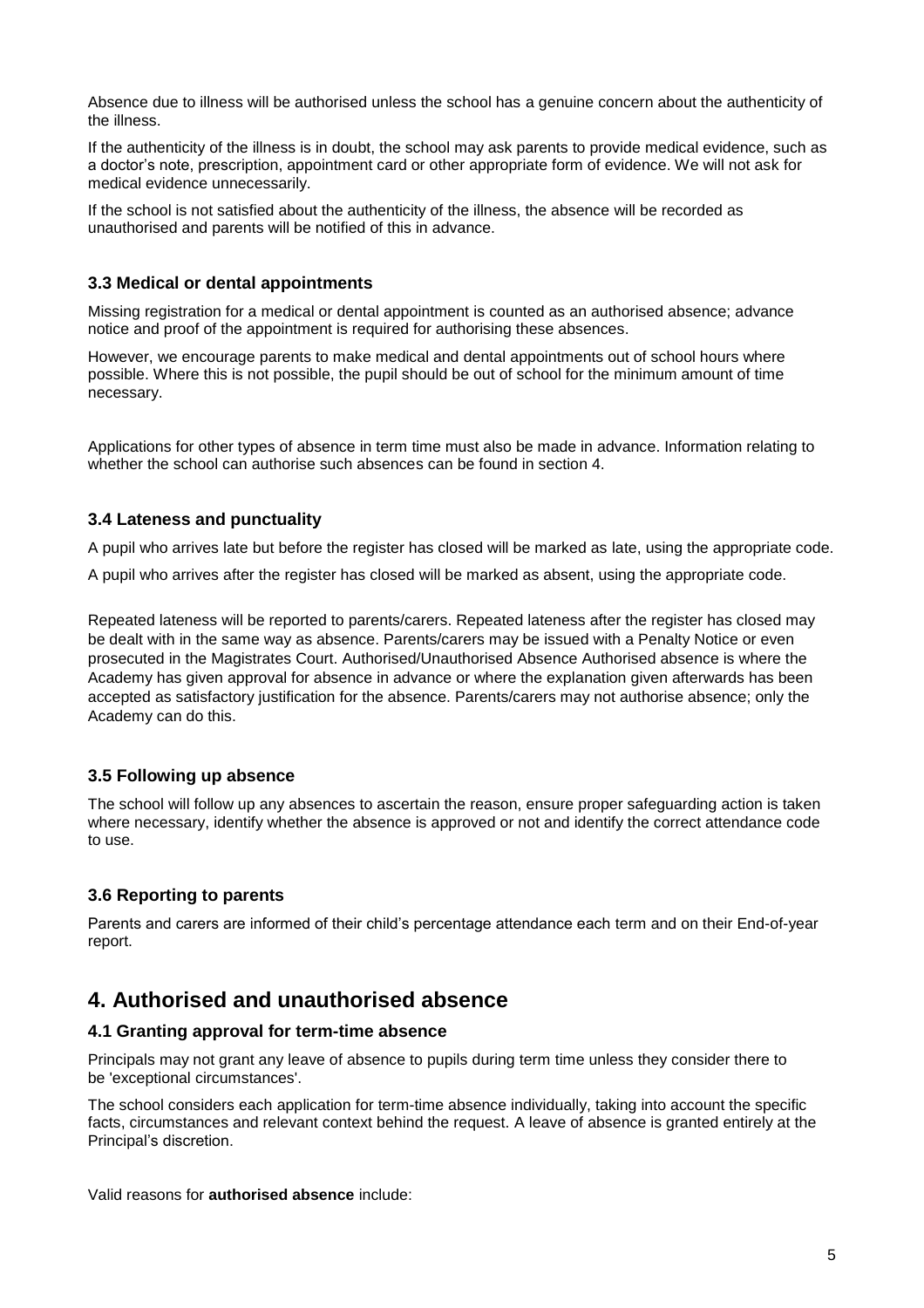- Illness and medical/dental appointments as explained in sections 3.2 and 3.3
- Religious observance where the day is exclusively set apart for religious observance by the religious body to which the pupil's parents belong. If necessary, the school will seek advice from the parents' religious body to confirm whether the day is set apart
- Exclusion
- Exceptional family circumstances e.g. bereavement of close immediate family
- Involvement in a public performance
- **Authorisation is at the Principal's discretion**
- Traveller pupils travelling for occupational purposes this covers Roma, English and Welsh Gypsies, Irish and Scottish Travellers, Showmen (fairground people) and Circus people, Bargees (occupational boat dwellers) and New Travellers. Absence may be authorised only when a Traveller family is known to be travelling for occupational purposes and has agreed this with the school but it is not known whether the pupil is attending educational provision

Ofsted should not criticise schools for absences of Traveller children, providing the school can demonstrate that it:

- has used the registration codes correctly
- is strategic and proactive in communicating with Traveller parents about their travelling patterns on a regular basis
- is strategic and proactive in ensuring excellent attendance when the children are not travelling
- provides distance learning materials in accordance with good practice
- provides Travelling families with the parent held education record before they travel

• includes specific guidance for Travellers in the school's attendance policy and ensures the policy is accessible to parents

- evaluates its provision for narrowing the gap in attendance for Traveller children in the school selfevaluation form
- evaluates its provision for narrowing achievement gaps for Traveller children in the school selfevaluation form

#### **Holidays**

Pupils **will not** be granted authorised absence for holidays during term time unless there is an exceptional circumstance (see definition section 4.1)

Unless authorised due to an exceptional circumstance, any holidays taken will be unauthorised and parents/ carers may be subject to legal sanctions.

# **4.2 Legal sanctions**

Schools can fine parents for the unauthorised absence of their child from school, where the child is of compulsory school age. Humberston Cloverfields Academy follows the guidance of the local authority and issues fine for holidays were leave has not be granted.

If issued with a penalty notice, each parent must pay £60 per child, within the time frame that the Education Welfare Officers states on their letter. For a two-parent family with two children, the total of the fines would be £240. The payment must be made directly to the local authority.

The decision on whether or not to issue a penalty notice ultimately rests with the Principal, following the local authority's code of conduct for issuing penalty notices. This may take into account:

- A number of unauthorised absences occurring within a rolling academic year
- One-off instances of irregular attendance, such as holidays taken in term time without permission
- Where an excluded pupil is found in a public place during school hours without a justifiable reason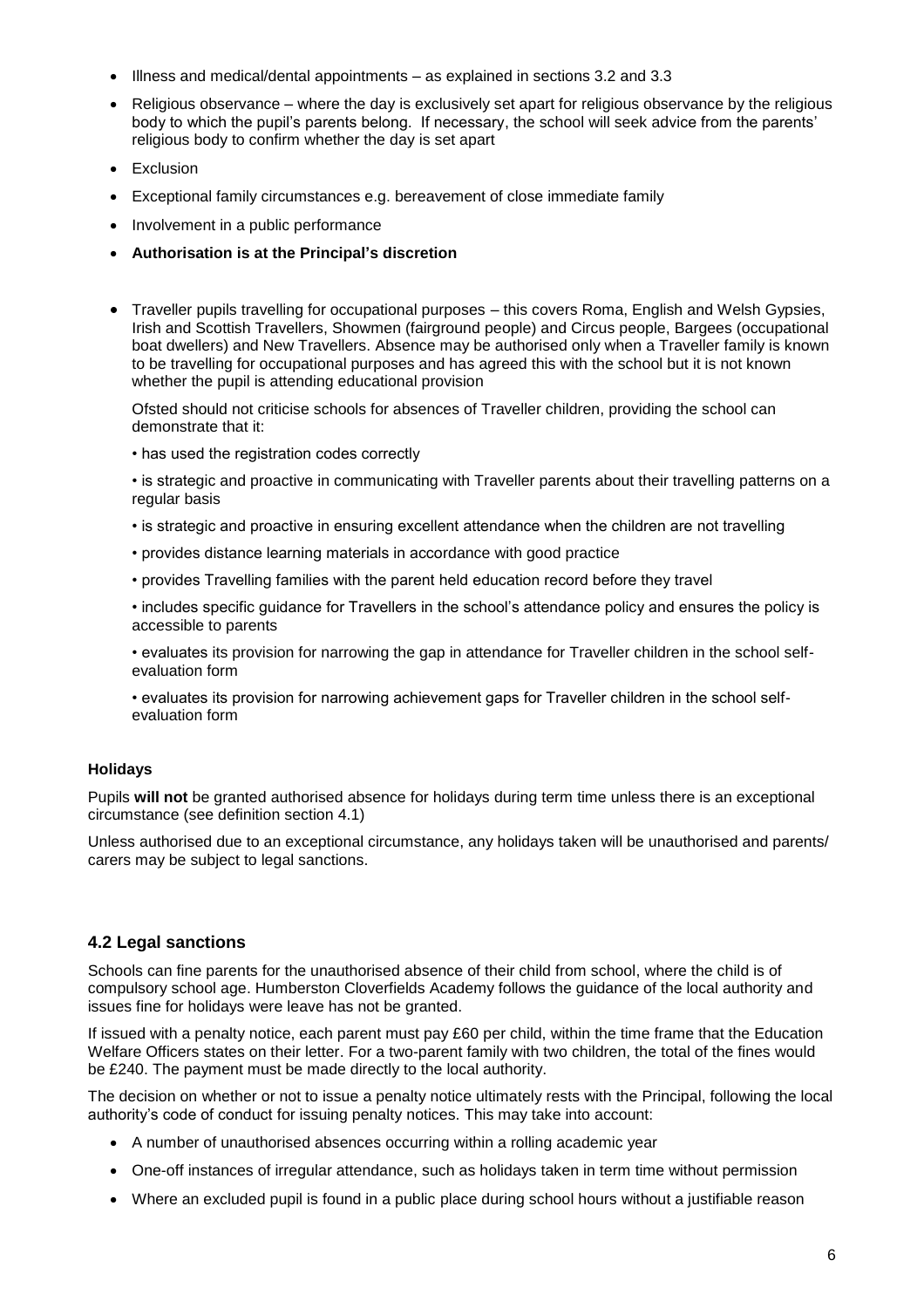If the payment has not been made after 28 days, the local authority can decide whether to prosecute the parent or withdraw the notice.

# **How we respond to Absence/Lateness**

| ATTENDANCE FALLS BELOW 95% DUE TO UNAUTHORISED HOLIDAYS, ILLNESS OR<br><b>UNAUTHORISED ABSENCE</b> |                                                                                                                                         |                                                                                                                                                                                                                                                                                                                                                                                                                                    |
|----------------------------------------------------------------------------------------------------|-----------------------------------------------------------------------------------------------------------------------------------------|------------------------------------------------------------------------------------------------------------------------------------------------------------------------------------------------------------------------------------------------------------------------------------------------------------------------------------------------------------------------------------------------------------------------------------|
| Step 1                                                                                             | Letter 1 to inform of a low<br>level of attendance.                                                                                     | 95% is a start for concern. This letter is to inform and advise.<br>It starts the beginning of a 2 week monitoring period.                                                                                                                                                                                                                                                                                                         |
| Step 2                                                                                             | After 2 weeks of<br>monitoring, attendance has<br>still not improved, and/ or<br>there are additional<br>absences-<br>Letter 2 is sent. | Letter 2 explains the reasons given for absence so far, and<br>that this has led to an unacceptable attendance level. If<br>attendance has dropped below 90% your child is now classed<br>as a persistent absentee. It also states that unless there is a<br>significant improvement, a meeting will be held in school to<br>form an attendance action plan.<br>This is the beginning of a second monitoring period of 2<br>weeks. |
| Step 3                                                                                             | First attendance meeting.                                                                                                               | If attendance remains below 90%, a meeting is called with the<br>Attendance team. At this meeting, targets are set and an<br>attendance action plan is formed with the family.                                                                                                                                                                                                                                                     |
|                                                                                                    |                                                                                                                                         | If the family do not attend, the plan will be made by school<br>and sent home.                                                                                                                                                                                                                                                                                                                                                     |
| Case will be referred to Education Welfare as a record of poor attendance.                         |                                                                                                                                         |                                                                                                                                                                                                                                                                                                                                                                                                                                    |
| Step 4                                                                                             | Letter to state that sickness<br>must be evidenced.                                                                                     | If a child has attendance below 90% due to an unusual<br>amount of sickness, this letter makes it clear that they will be<br>marked as unauthorised absences unless there is a form of<br>medical evidence. This could be medicine prescribed, a note<br>from the doctor or appointment card.                                                                                                                                      |
| Step 5                                                                                             | Second attendance<br>meeting                                                                                                            | If attendance is still below 90% after the attendance action<br>plan, this meeting is held to make clear what the next steps<br>are, and what letters will be issued after the meeting.                                                                                                                                                                                                                                            |
| Step 6                                                                                             | First legal warning letter                                                                                                              | This letter states that there are serious concerns regarding<br>the child's attendance, and that, unless there is significant<br>improvement the case will be referred to the magistrate for<br>prosecution. This begins the final monitoring period.                                                                                                                                                                              |
| Step 7                                                                                             | <b>Final Legal Letter</b>                                                                                                               | This letter states that the school has referred the attendance<br>case to the local authority, and that there is to be an intent to<br>prosecute.                                                                                                                                                                                                                                                                                  |
| Step 8                                                                                             | <b>Court Date</b>                                                                                                                       | A court date is set. Evidence is filed, and a magistrate makes<br>a decision. At this point, parents are able to present any<br>mitigating circumstances - Including any relevant medical<br>evidence.<br>All parties are informed of the court decision.                                                                                                                                                                          |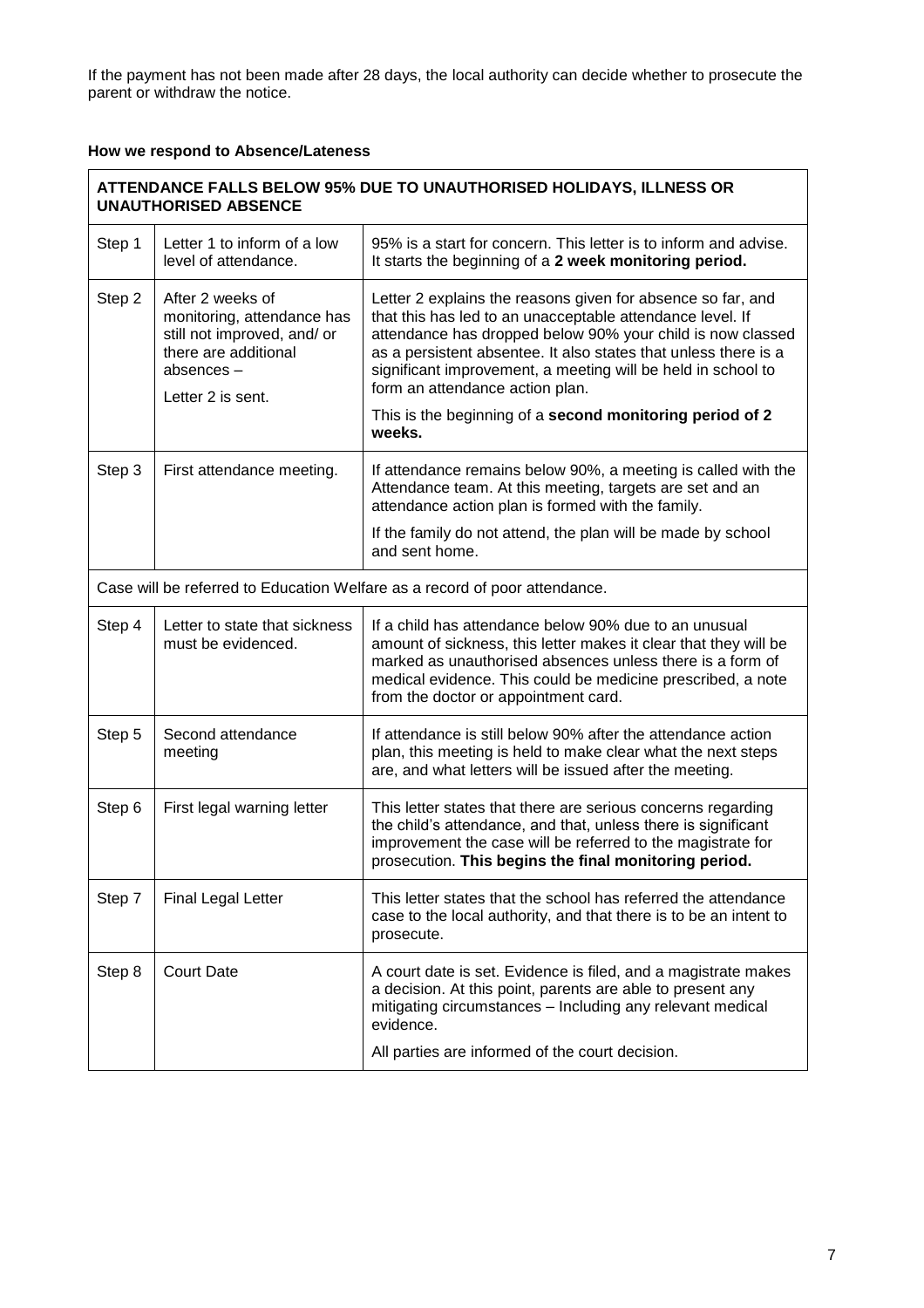# **5. Strategies for promoting attendance**

Cloverfields is proactive in working with parents to support regular attendance. All staff work hard to secure good relationships with parents that are built on trust. Staff and parents/carers are encouraged to have open dialogue so that any potential issues can be addressed early. Where individual situations cause a barrier to regular pupil attendance and punctuality, bespoke arrangements can be made with the family to ensure pupils attend school and have full access to their learning.

| <b>HOW ATTENDANCE IS REWARDED</b>                           |                                                                                               |  |
|-------------------------------------------------------------|-----------------------------------------------------------------------------------------------|--|
| Children have 100% attendance                               | Termly badges and yearly certificates. Children who have<br>100% attendance will be rewarded. |  |
| Children have 100% attendance for<br>the full academic year | Children receive a certificate and small prize at the end of<br>year celebration.             |  |

# **6. Attendance monitoring**

The attendance officer monitors pupil absence on a daily, weekly and termly basis.

Parents are expected to call the school in the morning if their child is going to be absent due to ill health (see section 3.2).

Parents/carers are expected to call the school each day a child is ill.

Parents are sent a text after morning register if their child has not attended and they have not notified the office. Children who are on the persistently absent (PA) register, or at risk of being PA are called.

If after contacting parents a pupil's absence continue to rise, we will consider involving an education welfare officer.

The persistent absence threshold is 90%. If a pupil's individual overall absence rate is greater than or equal to 90%, the pupil will be classified as a persistent absentee.

Absence at this level is doing considerable damage to any child's educational prospects and we need parents'/carers' fullest support and co-operation to tackle this. Any child whose attendance has reached the PA threshold or is at risk of moving towards that threshold is given priority for intervention. Intervention will be via:

- An action plan to improve attendance will be created which may involve an attendance panel meeting and referrals to other agencies alongside meetings between relevant Academy staff and parents/carers.
- Where parents/carers fail to co-operate with support and strategies provided by the Academy, further advice may be sought which could lead to legal sanctions being imposed.

Persistent Absence data is communicated to the relevant Local Authority via the School Census on a termly and annual basis.

#### **Staff work in partnership with the local Police and PCSO's and to support pupils and their families who have become persistent absentees.**

Pupil-level absence data is collected each term and published at national and local authority level through the DfE's school absence national statistics releases. The underlying school-level absence data is published alongside the national statistics. We compare our attendance data to the national average and share this with the Academy Improvement Committees.

The Academy records attendance in Sims, a password protected program, with weekly summaries printed out and stored in a locked filing cabinet. The data collected from Sims is used to monitor attendance, allowing the Attendance Leads to identify individual or groups of pupils who may be at risk of becoming 'persistently absent' as well as supporting families who children are already persistently absent or require support due to other issues that impact on attendance..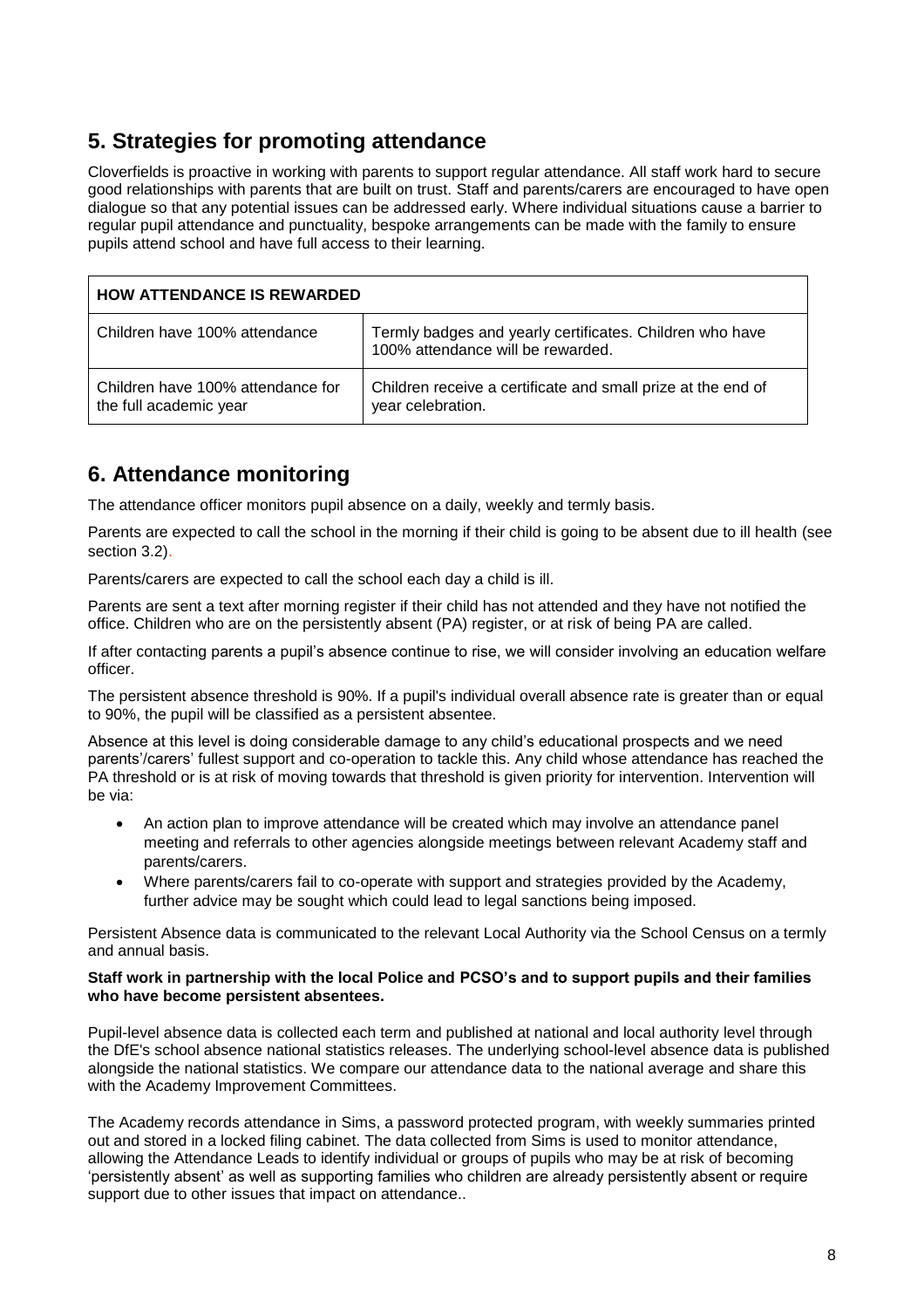# **7. Roles and responsibilities**

# **7.1 The Board of Trustees**

The Board of Trustees are responsible for monitoring attendance figures for the whole Trust on at least a termly basis. It also holds the Principals to account for the implementation of this policy.

The Academy Improvement Committees (AIC) monitor attendance for their academies on a termly basis via the Academy Profile.

# **7.2 The Principal and Senior Leaders, including the Academy Improvement Committee**

- Will take the lead on raising the profile of attendance throughout the Academy, including improving attendance and reducing persistent absence.
- Will promote attendance through assemblies
- Will ensure that the Academy attendance policy is implemented and regularly reviewed.
- Will ensure the whole Academy ethos promotes excellence in attendance and punctuality.
- Report to the Enquire Learning Trust board of trustees
- Monitor the curriculum to develop ways of improving the provision of educational experience.
- Utilise attendance data to inform strategic planning

The Principal is responsible for ensuring this policy is implemented consistently across the school, and for monitoring school-level absence data and reporting it to members of the AIC.

The Principal also supports other staff in monitoring the attendance of individual pupils and issues fixedpenalty notices, where necessary.

# **7.3 The attendance officer**

The attendance officer:

- Will monitor absence and attendance regularly, by use of the weekly Cumulative Attendance report.
- Will discuss absence and attendance concerns with children and set targets for improvement.
- Will contact parents/carers where attendance concerns have been identified.
- Will support children to improve their attendance.
- Will work with other members of staff to share information and support children and their parents/carers to improve attendance
- Will complete the Cumulative Attendance report and issue to relevant staff on a weekly basis.
- Will identify absence trends or concerns and raise these with the appropriate members of staff.
- Will discuss attendance concerns with parents/carers and liaise with relevant members of staff.
- Will work with outside agencies, including the Local Authority, where appropriate to improve attendance of individual children.
- Will provide data to the Principal, Senior Leaders and the Academy Council on a regular basis.

# **7.4 Class teachers**

- Welcome and value the attendance of all children to lessons.
- Will ensure all children are accurately registered.
- Will ensure that children know the register is being taken.
- Will identify child absence to lessons and take appropriate action.
- Will identify any absence trends or concerns and will raise these with the appropriate members of staff.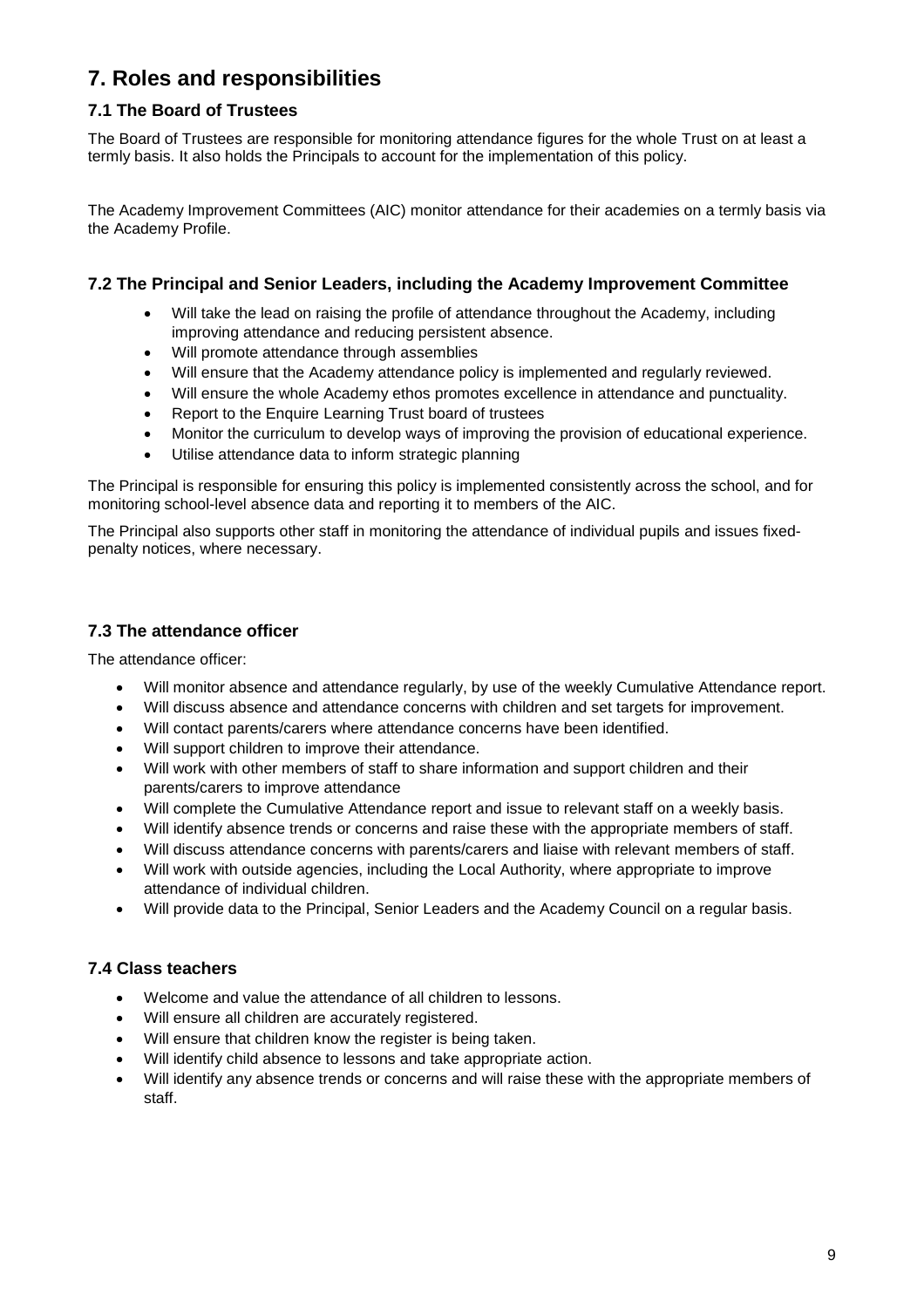# **7.5 Office/reception staff**

- Will monitor registration on a daily basis.
- Will receive calls and messages from parents/carers regarding child absence.
- Will support the Safeguarding & Attendance Officer / Learning Manager in contacting parents/carers regarding child absence.

# **8. Monitoring arrangements**

This policy will be reviewed every three years or early if required by the Director of Improvement and Effectiveness and the Principal . At every review, the policy will be shared with the Academy Improvement Committee.

# **9. Links with other policies**

This policy is linked to our safeguarding policy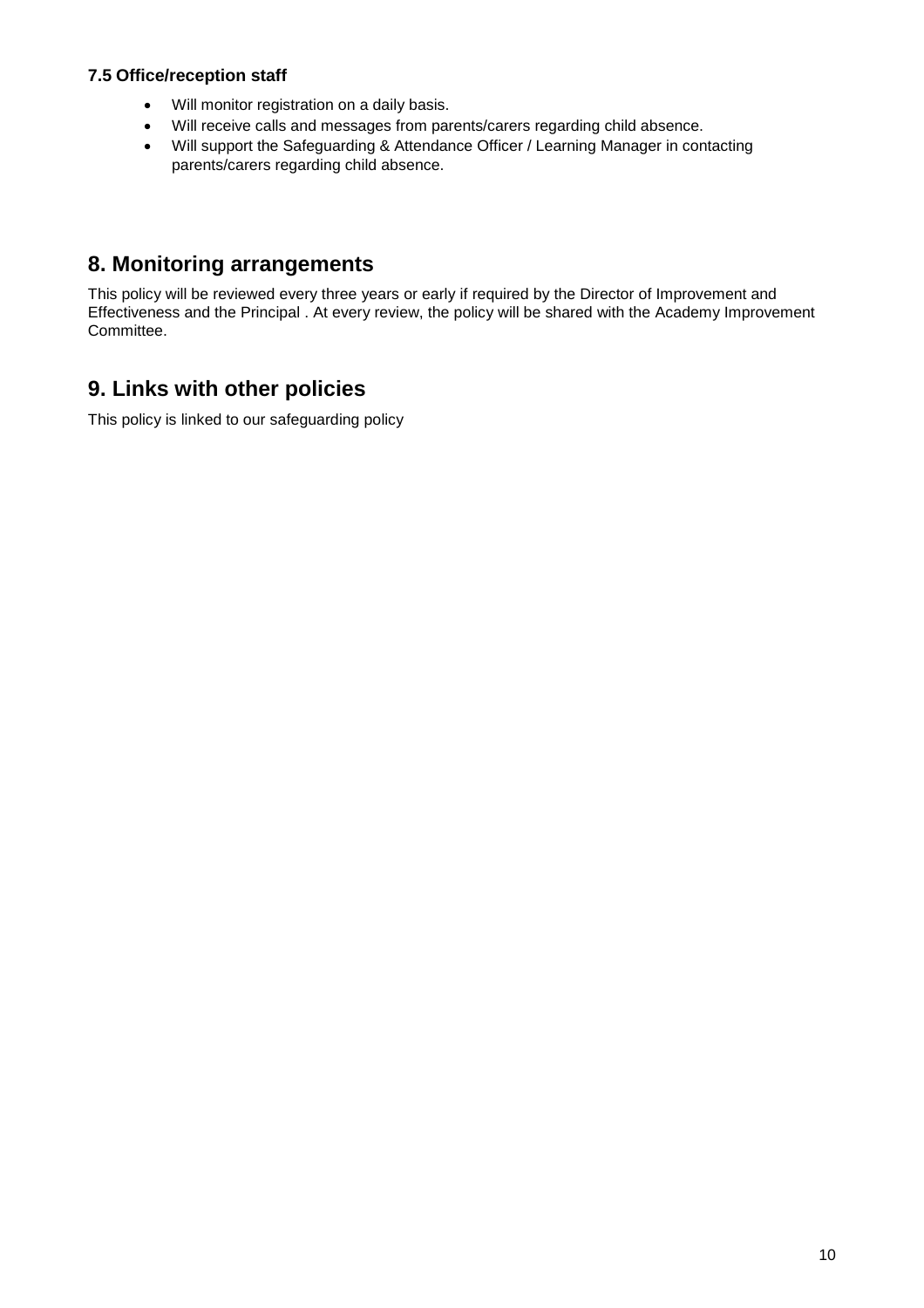# **Appendix 1: attendance codes**

| Code        | <b>Definition</b>             | <b>Scenario</b>                                                                    |
|-------------|-------------------------------|------------------------------------------------------------------------------------|
| $\prime$    | Present (am)                  | Pupil is present at morning registration                                           |
| Λ           | Present (pm)                  | Pupil is present at afternoon registration                                         |
| L           | Late arrival                  | Pupil arrives late before register has closed                                      |
| B           | Off-site educational activity | Pupil is at a supervised off-site educational<br>activity approved by the school   |
| D           | Dual registered               | Pupil is attending a session at another setting<br>where they are also registered  |
| J           | Interview                     | Pupil has an interview with a prospective<br>employer/educational establishment    |
| P           | Sporting activity             | Pupil is participating in a supervised sporting<br>activity approved by the school |
| $\mathbf v$ | Educational trip or visit     | Pupil is on an educational visit/trip organised, or<br>approved, by the school     |
| W           | Work experience               | Pupil is on a work experience placement                                            |

The following codes are taken from the DfE's guidance on school attendance.

| Code                      | <b>Definition</b>           | <b>Scenario</b>                                                               |  |
|---------------------------|-----------------------------|-------------------------------------------------------------------------------|--|
| <b>Authorised absence</b> |                             |                                                                               |  |
| C                         | Authorised leave of absence | Pupil has been granted a leave of absence due<br>to exceptional circumstances |  |
| Е                         | Excluded                    | Pupil has been excluded but no alternative<br>provision has been made         |  |
| н                         | Authorised holiday          | Pupil has been allowed to go on holiday due to<br>exceptional circumstances   |  |
|                           | <b>Illness</b>              | School has been notified that a pupil will be<br>absent due to illness        |  |
| M                         | Medical/dental appointment  | Pupil is at a medical or dental appointment                                   |  |